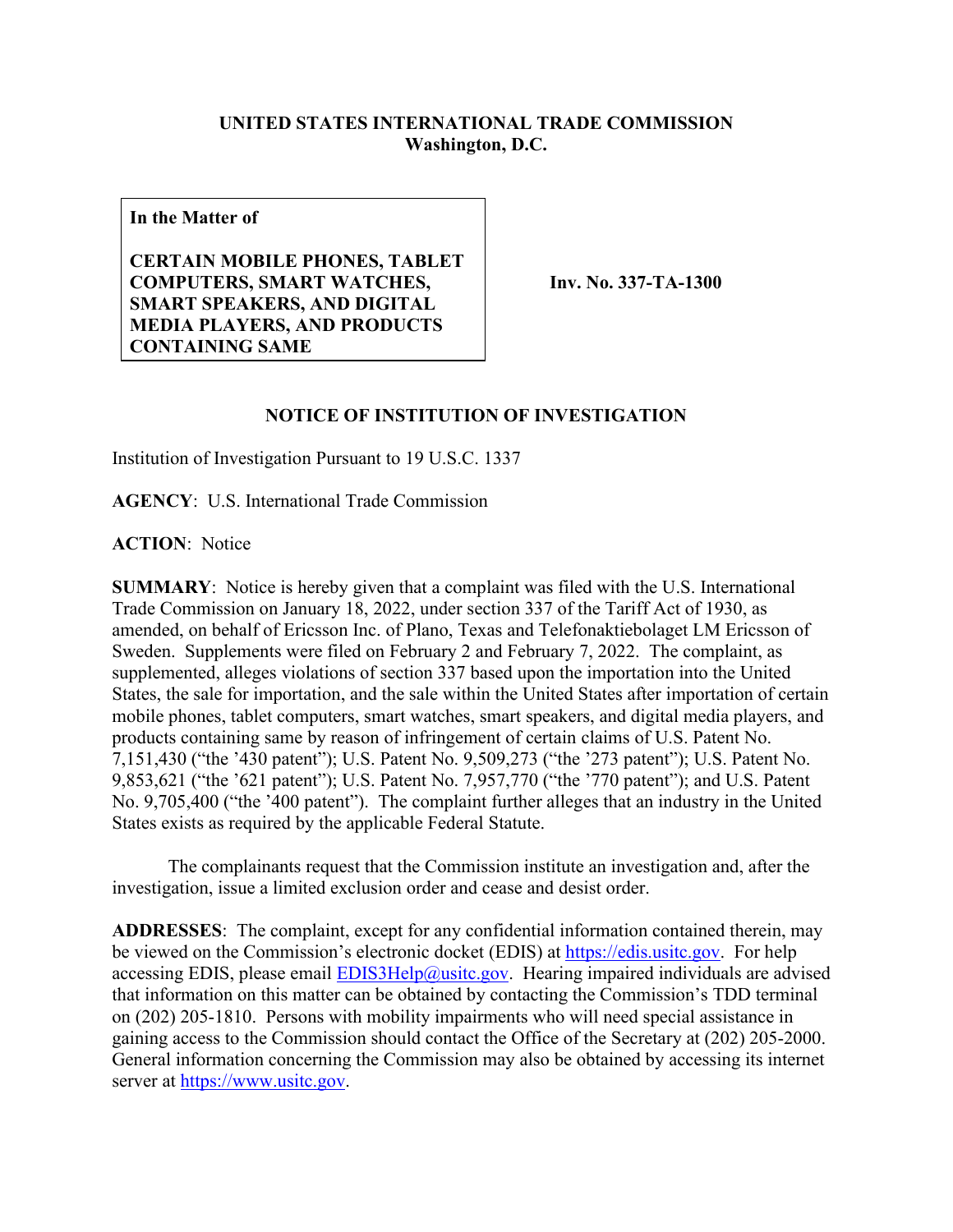**FOR FURTHER INFORMATION CONTACT**: Pathenia Proctor, Office of Unfair Import Investigations, U.S. International Trade Commission, telephone (202) 205-2560.

## **SUPPLEMENTARY INFORMATION**:

**AUTHORITY**: The authority for institution of this investigation is contained in section 337 of the Tariff Act of 1930, as amended, 19 U.S.C. 1337, and in section 210.10 of the Commission's Rules of Practice and Procedure, 19 C.F.R. 210.10 (2021).

**SCOPE OF INVESTIGATION**: Having considered the complaint, the U.S. International Trade Commission, on February 17, 2022, **ORDERED THAT** –

(1) Pursuant to subsection (b) of section 337 of the Tariff Act of 1930, as amended, an investigation be instituted to determine whether there is a violation of subsection (a)(1)(B) of section 337 in the importation into the United States, the sale for importation, or the sale within the United States after importation of certain products identified in paragraph (2) by reason of infringement of one or more of claims 2, 3, 5-8, and 11-18 of the '430 patent; claims 1-3, 7, 12, and 18 of the '273 patent; claims 1, 9, 10, 12-14, 18, and 20 of the '621 patent; claims 1, 2, 4, 7- 10, 12, 15, and 16 of the '770 patent; and claims 1, 2, 8, 10, 13, and 15 of the '400 patent, and whether an industry in the United States exists as required by subsection (a)(2) of section 337;

(2) Pursuant to section 210.10(b)(1) of the Commission's Rules of Practice and Procedure, 19 C.F.R. 210.10(b)(1), the plain language description of the accused products or category of accused products, which defines the scope of the investigation, is "Apple mobile phones, tablet computers, smart watches, smart speakers, and digital Media Players, and products containing same";

(3) Pursuant to Commission Rule  $210.50(b)(1)$ , 19 C.F.R. §  $210.50(b)(1)$ , the presiding administrative law judge shall take evidence or other information and hear arguments from the parties or other interested persons with respect to the public interest in this investigation, as appropriate, and provide the Commission with findings of fact and a recommended determination on this issue, which shall be limited to the statutory public interest factors set forth in 19 U.S.C.  $\S$ § 1337(d)(1), (f)(1), (g)(1);

(4) For the purpose of the investigation so instituted, the following are hereby named as parties upon which this notice of investigation shall be served:

(a) The complainants are:

Ericsson Inc. 6300 Legacy Drive Plano, TX 75024

Telefonaktiebolaget LM Ericsson Torshamnsgatan 21, Kista SE-164 83 Stockholm Sweden